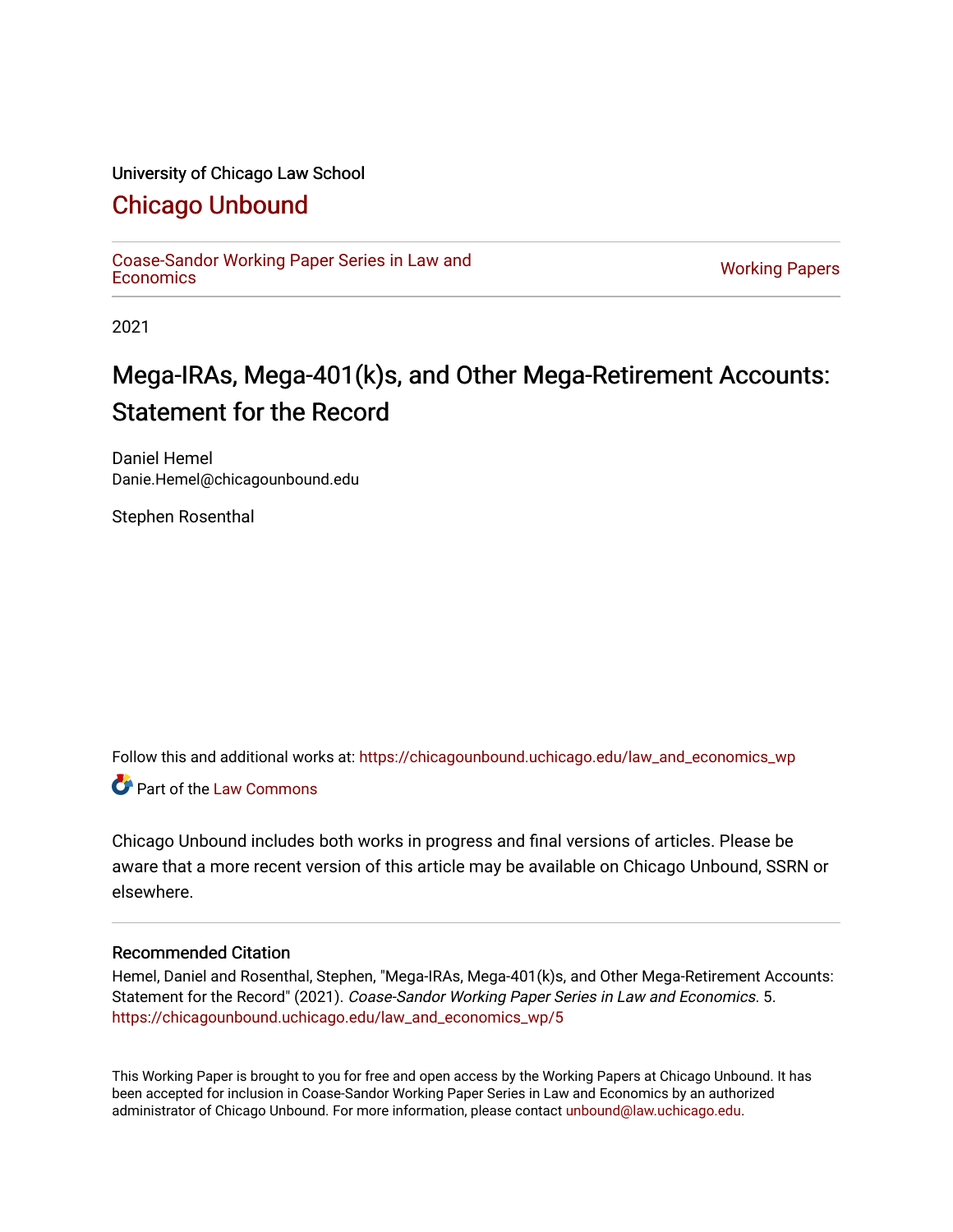Daniel Hemel\* Professor of Law University of Chicago Law School 1111 East 60th Street, Room 610 Chicago, IL 60657

Steven Rosenthal\* Senior Fellow Urban-Brookings Tax Policy Center 500 L'Enfant Plaza, SW Washington, DC 20024

August 11, 2021

Senate Committee on Finance Dirksen Senate Office Bldg. Washington, DC 20510-6200

Re: "Building on Bipartisan Retirement Legislation: How Can Congress Help?" (July 28, 2021)

To Chairman Wyden, Ranking Member Crapo, and Members of the Committee:

The Senate Finance Committee's July 28 hearing spotlighted "mega-IRAs": individual retirement accounts with balances of \$5 million or more. An analysis by the Joint Committee on Taxation (JCT) in advance of the July 28 hearing found that the number of taxpayers with mega-IRAs now exceeds  $28,000$ .<sup>1</sup> The hearing followed a June 2021 report by the nonprofit investigative journalism organization ProPublica, which revealed—based on leaked IRS files that a handful of high-net-worth individuals had accumulated massive IRA balances.<sup>2</sup>

The Senate Finance Committee hearing and the ProPublica report emphasized one way that taxpayers amass mega-IRAs: by "stuffing" an account with undervalued assets such as pre-IPO stock and investment-fund carried interests. "Stuffing" no doubt occurs in some instances, and Congress could take steps to stop it (e.g., by prohibiting IRAs from holding non-publicly traded assets). However, it is unlikely that most mega-IRAs result from abusive stuffing tactics. Individuals engaged in stuffing would generally want to convert their IRAs from traditional to Roth accounts quickly. Yet JCT's analysis found that 85 percent of mega-IRA owners hold only traditional accounts.

How, then, have tens of thousands of high-income individuals created mega-IRAs? As our submission shows, **existing rules allow high-income taxpayers to amass mega-IRAs straightforwardly—and legally—by "maxing out" 401(k) defined contribution plans,** 

https://www.finance.senate.gov/imo/media/doc/7.28.21%20JCT%20Mega%20IRA%20Data1.pdf. The JCT analysis was based on 2019 data. The number of mega-IRAs has likely increased since then.

<sup>\*</sup> The views presented here are the authors' own and should not be attributed to the University of Chicago, the Tax Policy Center, the Urban Institute, the Brookings Institution, or those organizations' trustees or funders. <sup>1</sup> Memorandum from Thomas A. Barthold to Kara Getz, Tiffany Smith, and Drew Couch (July 27, 2021),

<sup>&</sup>lt;sup>2</sup> See Justin Elliott, Patricia Callahan & James Bandler, Lord of the Roths: How Tech Mogul Peter Thiel Turned a Retirement Account for the Middle Class Into a \$5 Billion Tax-Free Piggy Bank, ProPublica (June 24, 2021), https://www.propublica.org/article/lord-of-the-roths-how-tech-mogul-peter-thiel-turned-a-retirement-accountfor-the-middle-class-into-a-5-billion-dollar-tax-free-piggy-bank.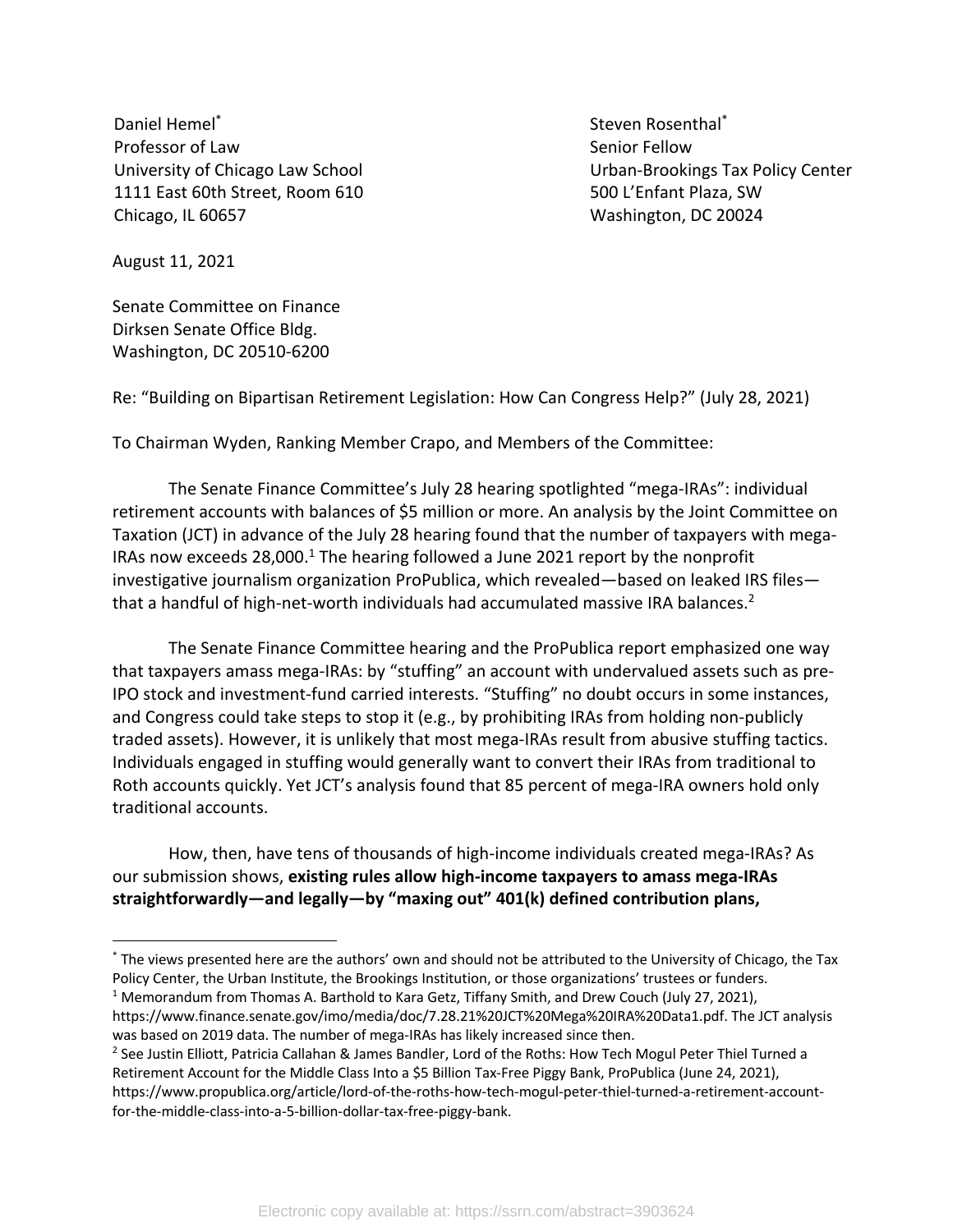**potentially combining defined contribution plans with defined benefit plans, and investing in S&P 500 index funds or other publicly traded assets.** Mega-IRAs are indeed a problem, but they are a problem primarily caused by laws that lavish excessive tax benefits on high-income individuals.

We begin by illustrating how high-income individuals can create mega-IRAs through entirely legal means. Next, we review the choices that Congress has made over the last quartercentury that opened a wide door to mega-IRAs. We then explain why the JCT data and other sources strongly suggest that most mega-IRAs do not reflect stuffing. We conclude with concrete policy recommendations to stem the tide of mega-IRAs and other mega-retirement arrangements, which undermine the progressivity and revenue-raising potential of the federal income tax system.

#### **I. How To Create a Mega-IRA: An Illustration**

We begin with an example of a high-income professional (e.g., a law-firm partner) born in 1950 who contributes the maximum amount to a 401(k) defined contribution plan starting in 1990. In addition, the individual's employer establishes a cash balance defined benefit plan sometime after the 1996 legislative change that lifted limits on combined defined contribution and defined benefit plans maintained by the same employer.<sup>3</sup> Beginning in 2010, the individual makes "backdoor" contributions to a Roth IRA. The individual retires in 2015 at the age of 65 and receives the maximum lump-sum distribution from the cash balance plan (approximately \$2.5 million in 2015).<sup>4</sup> She rolls over her 401(k) and deposits her cash balance plan distribution into an IRA. She invests exclusively in a portfolio tracking the S&P 500 index total return.

Table 1 shows how the individual's retirement savings contributions would have evolved over her career. The gray shading of pre-2010 IRA contribution amounts reflects our assumption that a high-income individual would not have made any IRA contributions until backdoor contributions to a Roth IRA became possible in 2010. <sup>5</sup> The gray shading of post-2015 amounts reflects our assumption that the individual would not have made any contributions after retirement.

<sup>3</sup> Small Business Job Protection Act of 1996, Pub. L. No. 104–188, § 1452, 110 Stat. 1755, 1816 (repealing I.R.C. § 415(e) for years beginning after December 31, 1999).

<sup>4</sup> The maximum lump-sum distribution from a cash balance plan is determined actuarially based on interest-rate and mortality assumptions. We use an amount (\$2,452,050 for a 65-year-old in 2015) based on materials posted by the American Society of Pension Professionals & Actuaries. See Richard A. Block, §415 and Multiple Annuity Starting Dates (MASD) and Effects of Different Crediting Rates on §415 in Cash Balance Account Plans (2020), https://www.asppa.org/sites/asppa.org/files/DOCs/LA\_Pension/WS19-%20MASD%20%26%20Effects.pdf.<br><sup>5</sup> A high-income individual who participates in a defined benefit or defined contribution plan would be precluded from making nondeductible contributions to a traditional IRA or direct contributions to a Roth IRA. I.R.C. §§ 219(g), 408A(c)(3). Starting in 2010, an individual at any income level could make nondeductible contributions to a traditional IRA and then immediately convert the traditional IRA to a Roth IRA. See Tax Increase Prevention and Reconciliation Act of 2005, Pub. L. No. 109–222, § 512, 120 Stat. 345, 365–66 (2006) (amending I.R.C. § 408A for taxable years beginning after December 31, 2009).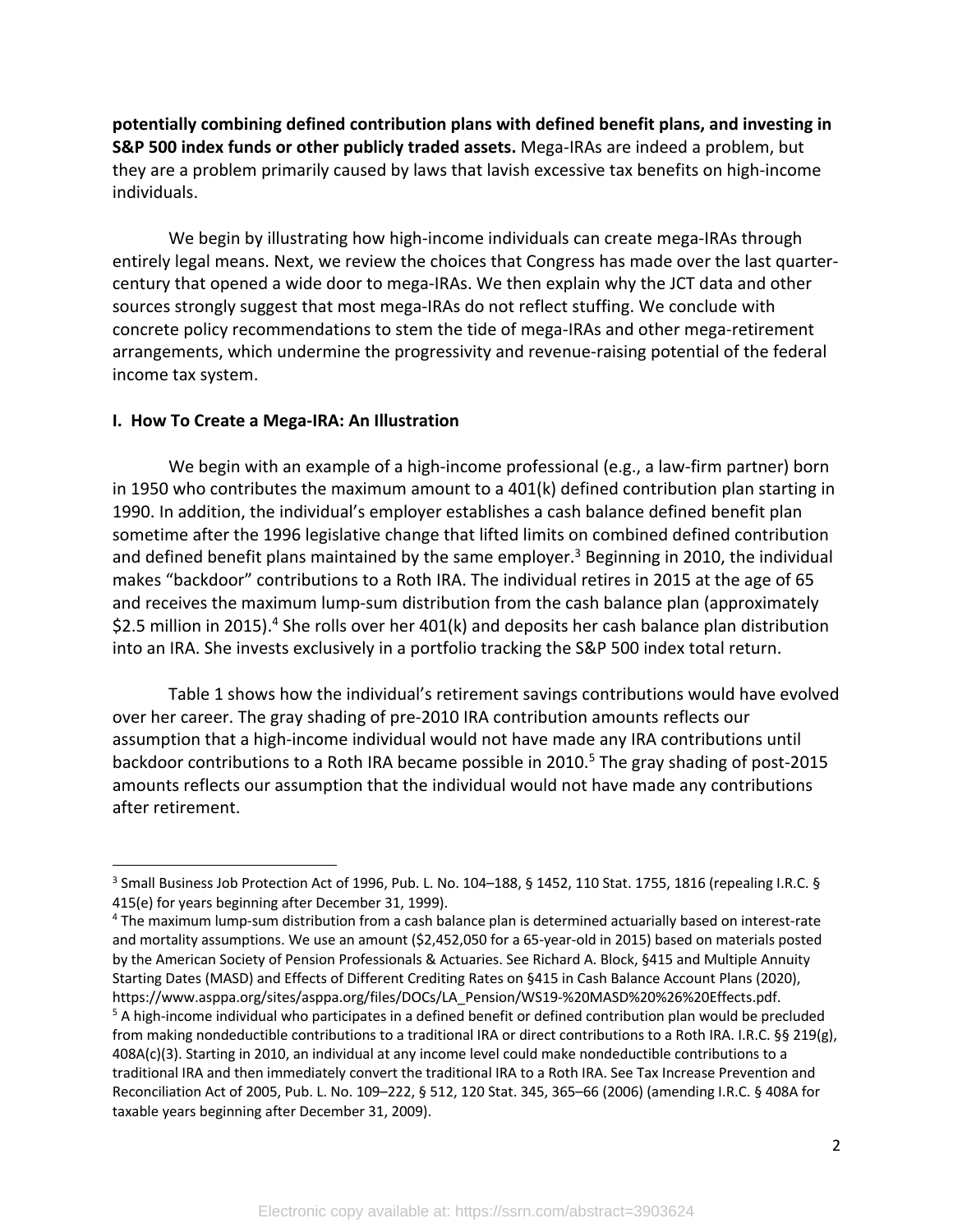| Year              | 401(k) Plan              |               | <b>IRA</b> b        |         | <b>Notes</b>                                                                |
|-------------------|--------------------------|---------------|---------------------|---------|-----------------------------------------------------------------------------|
|                   | All                      | Age $\geq 50$ | All                 | Age ≥50 |                                                                             |
|                   | <b>Ages</b> <sup>a</sup> | Catchup       | <b>Ages</b>         | Catchup |                                                                             |
| 1990              | \$30,000                 |               | \$2,000             |         |                                                                             |
| 1991              | \$30,000                 |               | \$2,000             |         |                                                                             |
| 1992              | \$30,000                 |               | \$2,000             |         |                                                                             |
| 1993              | \$30,000                 |               | \$2,000             |         |                                                                             |
| 1994              | \$30,000                 |               | \$2,000             |         |                                                                             |
| 1995              | \$30,000                 |               | \$2,000             |         |                                                                             |
| 1996              | \$30,000                 |               | \$2,000             |         | Section 415(e) limit repealed (effective 2000)                              |
| 1997              | \$30,000                 |               | \$2,000             |         | Roth IRAs established (effective 1998)                                      |
| 1998              | \$30,000                 |               | \$2,000             |         |                                                                             |
| 1999              | \$30,000                 |               | $\overline{$}2,000$ |         |                                                                             |
| 2000              | \$30,000                 |               | \$2,000             |         | Effective start of defined benefit/defined contribution combos <sup>c</sup> |
| 2001              | \$35,000                 |               | \$2,000             |         | Roth 401(k) plans established (effective 2002)                              |
| 2002              | \$40,000                 | \$1,000       | \$3,000             | \$500   |                                                                             |
| 2003              | \$40,000                 | \$2,000       | \$3,000             | \$500   |                                                                             |
| 2004              | \$41,000                 | \$3,000       | \$3,000             | \$500   |                                                                             |
| 2005              | \$42,000                 | \$4,000       | \$4,000             | \$500   |                                                                             |
| 2006              | \$44,000                 | \$5,000       | \$4,000             | \$1,000 | Income limits on Roth conversions lifted (effective 2010)                   |
| 2007              | \$45,000                 | \$5,000       | \$4,000             | \$1,000 |                                                                             |
| 2008              | \$46,000                 | \$5,000       | \$5,000             | \$1,000 |                                                                             |
| 2009              | \$49,000                 | \$5,500       | \$5,000             | \$1,000 |                                                                             |
| 2010              | \$49,000                 | \$5,500       | \$5,000             | \$1,000 | "Backdoor" Roth IRAs open to high-income individuals                        |
| 2011              | \$49,000                 | \$5,500       | \$5,000             | \$1,000 |                                                                             |
| 2012              | \$50,000                 |               | \$5,000             | \$1,000 |                                                                             |
| 2013              | \$51,000                 |               | \$5,500             | \$1,000 |                                                                             |
| 2014              | \$52,000                 |               | \$5,500             | \$1,000 |                                                                             |
| 2015              | \$53,000                 | \$6,000       | \$5,500             | \$1,000 | \$2.5 million distribution from cash balance defined benefit plan           |
| 2016 <sup>d</sup> | \$53,000                 | \$6,000       | \$5,500             | \$1,000 |                                                                             |
| 2017 <sup>d</sup> | \$54,000                 | \$6,000       | \$5,500             | \$1,000 |                                                                             |
| 2018 <sup>d</sup> | \$55,000                 | \$6,000       | \$5,500             | \$1,000 |                                                                             |
| 2019 <sup>d</sup> | \$56,000                 | \$6,000       | \$6,000             | \$1,000 | RMD age raised from 70 1/2 to 72 (effective 2020)                           |
| 2020 <sup>d</sup> | \$57,000                 | \$6,500       | \$6,000             | \$1,000 |                                                                             |
| 2021 <sup>d</sup> | \$58,000                 | \$6,500       | \$6,000             | \$1,000 |                                                                             |

**Table 1. Tax-Favored Retirement Savings Limits, 1990—2021** 

<sup>a</sup> Figures are for elective deferrals plus employer contributions.

<sup>b</sup> High-income individuals generally precluded from making tax-advantaged contributions to IRAs until 2010.

 $c$  Prior to the effective date of section 415(e) repeal, defined benefit/defined contribution combinations were technically permitted but subject to strict limits on benefits and contributions.

 $d$  Illustration assumes no 401(k) or IRA contributions after 2015 retirement.

Figure 1 illustrates how the individual's combined IRA and 401(k) would have grown over the 1990–2021 period, assuming investments appreciate at the S&P 500 index total return rate. We show how the individual's balance (including investment returns) would have grown based on (a) 401(k) contributions alone, (b) 401(k) contributions plus backdoor Roth IRA contributions starting in 2010, and (c) both of the above plus a cash balance defined benefit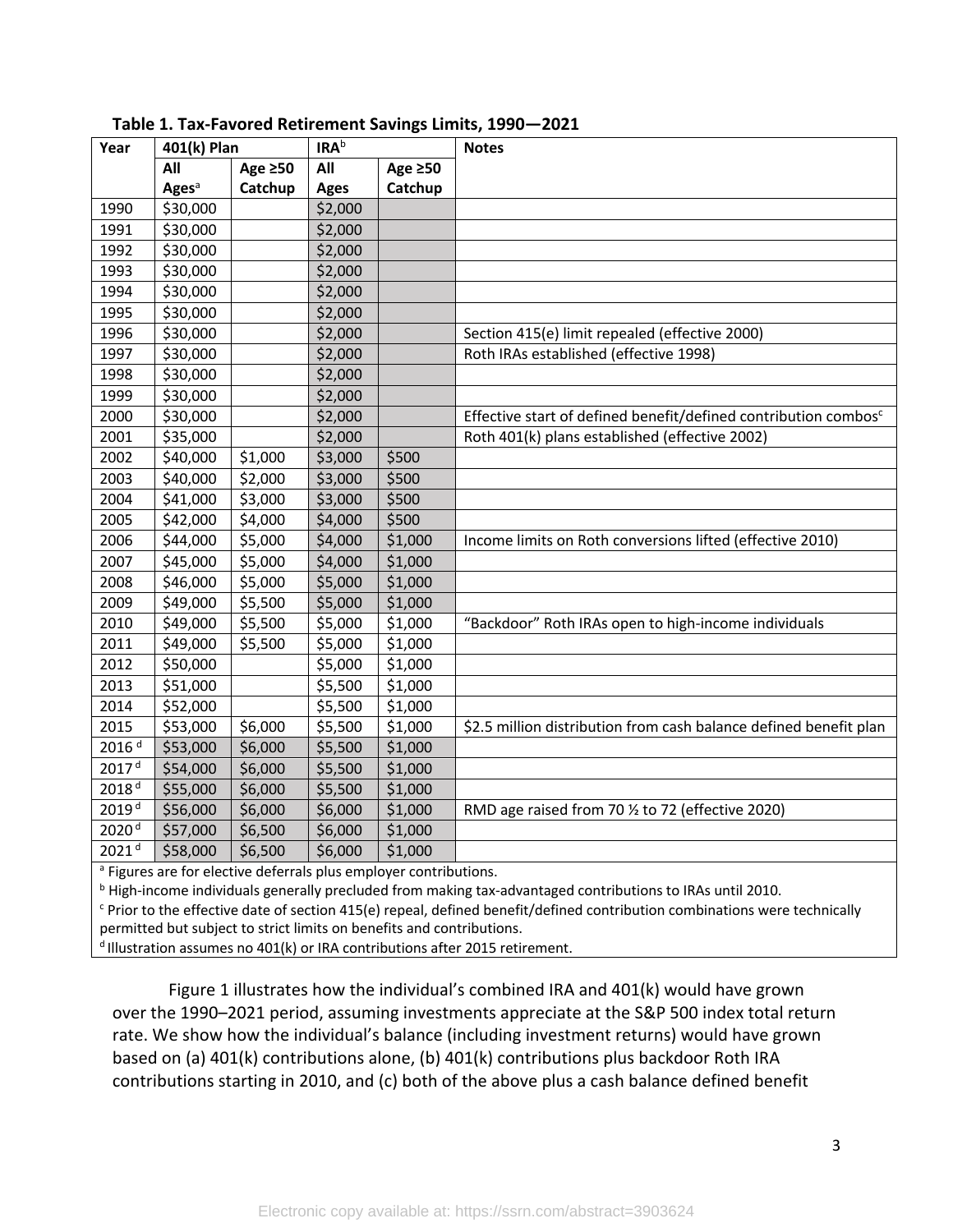plan distribution in 2015. We provide an online data file showing our calculations at bit.ly/megaira.



**Figure 1. Illustration of IRA/401(k) Balance for Individual Born in 1950 and Retiring in 2015**

**Notes:** Investment growth rate equal to S&P 500 index total return (with new contributions added at end of year). 401(k) only: Maximum employer-plus-employee contributions to 401(k) plan from 1990 through 2015. 401(k) + backdoor Roth IRA: 401(k) only + maximum backdoor Roth IRA contribution from 2010 through 2015. 401(k) + backdoor Roth + cash balance defined benefit: Both of the above + lump-sum distribution from cash balance defined benefit plan of \$2,452,050 at end of 2015. Amounts calculated through August 9, 2021. For further details, see bit.ly/megaira.

In our illustration, the individual ends up with a mega-IRA balance of \$13.4 million as of August 2021. If she had made 401(k) contributions and backdoor Roth IRA contributions (without a cash balance defined benefit plan), the value of her IRA would be \$7.5 million. If she had made 401(k) contributions only and rolled over to an IRA, her IRA balance would be \$7.4 million.

Our illustration *understates* the amount that an individual could accumulate in an IRA through legal means. A higher balance would be feasible with the following modifications:

• **More years of contributions.** If our individual started contributing to her 401(k) in 1985 at age 35, her IRA balance as of 2021 (including the effect of backdoor Roth contributions and a cash balance payout) would be \$18.7 million (see online data file). If she had made 401(k) contributions only, the balance would be \$12.7 million.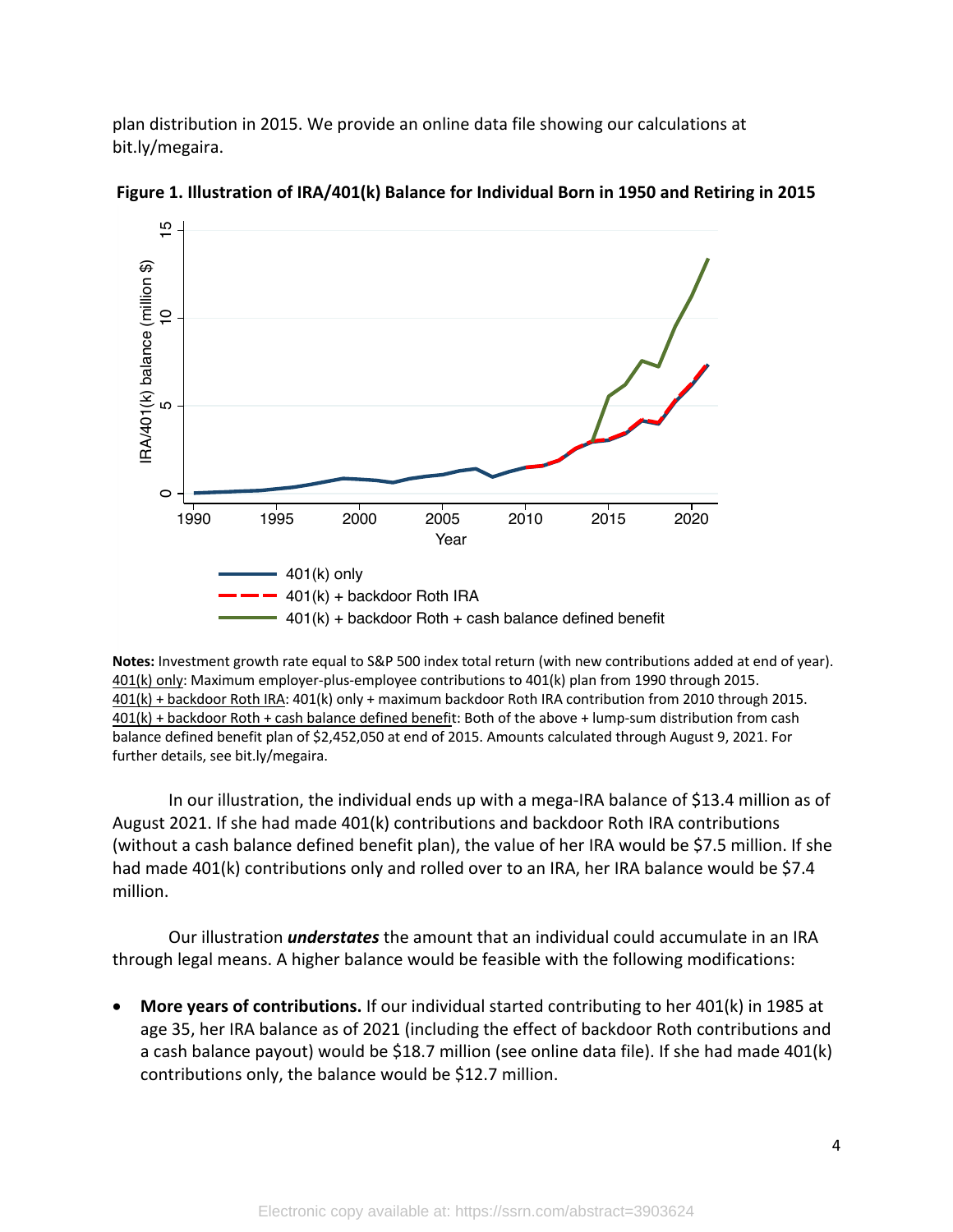- **Multiple 401(k) or cash balance plans.** We assumed the individual contributed to only one 401(k) plan and received only one lump-sum distribution from a cash balance plan. An individual with income from employment and self-employment could potentially contribute a combined total of \$122,500 in 2021 to an employer-sponsored 401(k) and a solo 401(k). An individual who switches employers could potentially receive a lump-sum payout from the first employer's cash balance plan and participate in the second employer's cash balance plan.
- **Inheritances.** We assumed the individual did not merge her IRA with anyone else's. Someone who inherited an IRA, such as a surviving spouse, could have a total balance much larger than the amount illustrated.<sup>6</sup>
- **Higher rate of return on investments.** Although the S&P 500 generated an impressive 10.6 percent annualized return from 1990 to August 2021 (assuming reinvestment of dividends), some 401(k) plan participants and IRA owners have likely outperformed the index without stuffing nonpublic assets into their accounts. For example, Berkshire Hathaway executive Ted Weschler—who reportedly had \$264.4 million in his IRA at the end of 2018<sup>7</sup>—states that he has "invested the account in only publicly-traded securities."8

### **II. How We Got Here**

If pre-1996 laws had remained in effect, the individual in our illustration could have contributed the \$30,000 maximum to her 401(k) plan each year until retirement in 2015. She could not have taken advantage of a backdoor Roth IRA, and she could not have participated in a cash balance defined benefit plan without running into the former section 415(e) limits. Her IRA balance in August 2021 would be approximately \$6.1 million (see online data file), and she would need to begin taking RMDs this year.

More than half of the \$13.4 million balance in our illustration (\$7.3 million, or 54 percent) is attributable to legislative changes starting in 1996. We summarize the most significant changes in Table 2. We include, with gray shading in the last row, the Securing a Strong Retirement Act of 2021, or "SECURE Act 2.0," which was reported out of the House Ways and Means Committee on May 5, 2021.<sup>9</sup> If the SECURE Act 2.0 becomes law, high-income individuals will be able to make *even larger* contributions to 401(k) plans before age 65, and owners of mega-traditional IRAs would be able to delay RMDs *for even longer*.

<sup>7</sup> See Elliott, Callahan & Bandler, supra note 2.

 $6$  An individual who inherits an IRA from a spouse can add the inherited IRA to her own IRA. Under the SECURE Act of 2019, IRAs inherited from someone other than a spouse generally must be distributed over 10 years, but IRAs inherited before 2020 are exempt from the SECURE Act's 10-year rule. See Setting Every Community Up for Retirement Enhancement Act of 2019, Pub. L. No. 116–94, § 401, 133 Stat. 2534, 3176.

<sup>8</sup> Statement from Ted Weschler to ProPublica (June 2021),

https://www.documentcloud.org/documents/20971124-ted-weschler-statement.

<sup>&</sup>lt;sup>9</sup> Securing a Strong Retirement Act of 2021, H.R. 2954, 117th Cong., 1st Sess. (2021).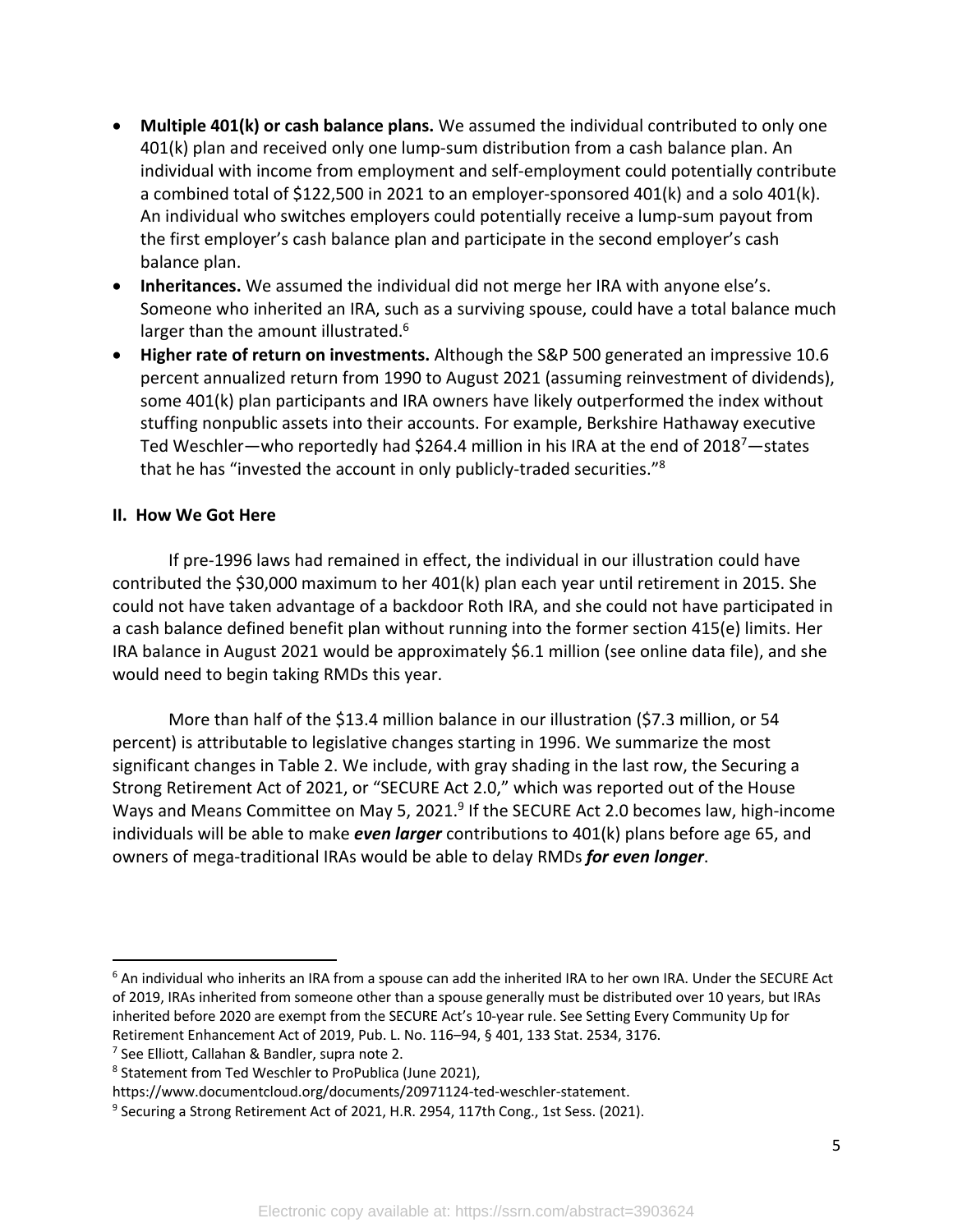| Year  | Legislation                             | <b>Effects</b>                                                                 |  |  |
|-------|-----------------------------------------|--------------------------------------------------------------------------------|--|--|
| 1996  | <b>Small Business Jobs Protection</b>   | Repealed section 415(e), which had limited the amount that individuals could   |  |  |
|       | Act of 1996                             | save through defined contribution and defined benefit plans with the same      |  |  |
|       |                                         | employer                                                                       |  |  |
| 1997  | Taxpayer Relief Act                     | Established Roth IRAs with no required minimum distributions (RMDs)            |  |  |
| 2001  | Economic Growth and Tax                 | Raised IRA and 401(k) contribution limits; added catchup contributions; raised |  |  |
|       | <b>Relief Reconciliation Act of</b>     | maximum allowable benefit under defined benefit plans; established Roth        |  |  |
|       | 2001 (EGTRRA)                           | 401(k)s                                                                        |  |  |
|       |                                         | Note: Changes scheduled to sunset after 2010                                   |  |  |
| 2006  | Tax Increase Prevention and             | Lifted income limits on traditional-to-Roth conversions; opened the door to    |  |  |
|       | Reconciliation Act of 2005              | backdoor Roth IRA contributions                                                |  |  |
| 2006  | Pension Protection Act of 2006          | Made key provisions of EGTRRA permanent; removed several remaining             |  |  |
|       |                                         | barriers to cash balance defined benefit plans                                 |  |  |
| 2019  | SECURE Act of 2019                      | Raised RMD age for traditional accounts and Roth 401(k) plans from 70 % to     |  |  |
|       |                                         | 72; repealed age cap on contributions to traditional IRAs (thereby allowing    |  |  |
|       |                                         | high-income individuals ≥ age 70 1/2 to use backdoor Roths)                    |  |  |
| 2021? | <b>SECURE Act 2.0</b>                   | Would raise RMD age to 75; increase catchup contributions to \$10,000 for      |  |  |
|       | <b>Reported out of House Ways &amp;</b> | 401(k) participants ages 62-64; and allow employees to elect Roth treatment    |  |  |
|       | <b>Means Committee on May 5</b>         | for employer contributions to 401(k) plans                                     |  |  |

**Table 2. Legislative Changes Since 1996 That Have Facilitated the Rise of Mega-IRAs**

These changes primarily benefited the rich. As Figure 2 illustrates, households in the top decile by net worth have increased their average retirement account balances by vastly more than the rest of the population over the past three decades.

**Figure 2. Retirement Accounts by Percentile of Net Worth (1989—2019)**



**Notes:** Authors' calculations based on Federal Reserve Survey of Consumer Finance, 1989—2019.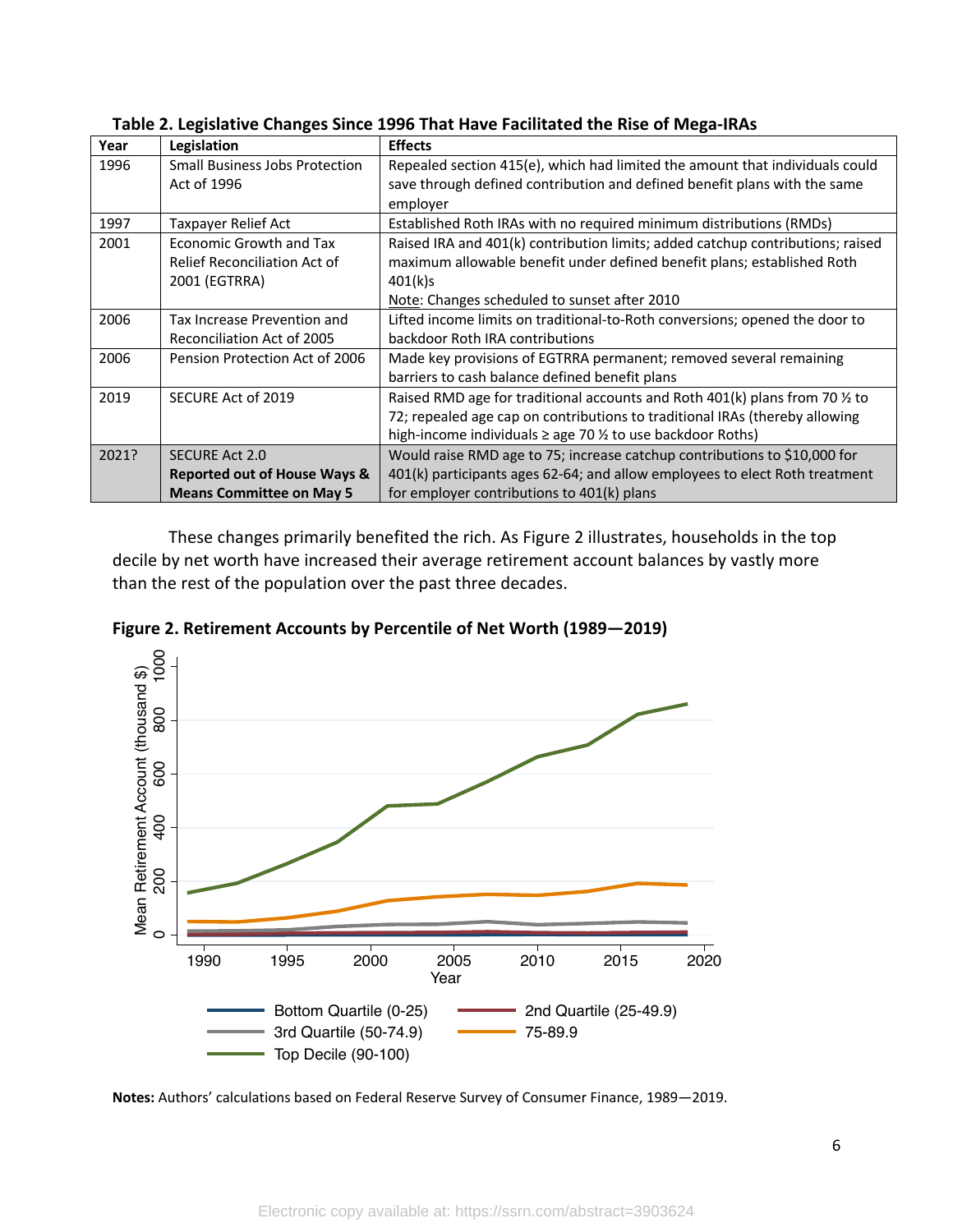**Stuffing.** Importantly, "stuffing" plays no part in our illustration. "Stuffing" occurs when an individual uses an IRA to acquire non-publicly traded assets at prices below fair market value. The ProPublica report indicates that tech entrepreneur Peter Thiel started on the path to his mega-IRA by purchasing pre-IPO shares of PayPal at a very low price. An October 2014 report by the Government Accountability Office suggested that private equity funds and hedge funds were allowing key employees to use their Roth IRAs to purchase profits interests (commonly known as "carried interests") at potentially abusive valuations. <sup>10</sup> The GAO report concluded that strategies involving non-publicly traded assets are "likely" the cause of mega- $IRAs.<sup>11</sup>$ 

Stuffing is primarily a problem with respect to Roth IRAs. Stuffing a traditional IRA with pre-IPO stock or private equity fund carried interests is generally a questionable tax-avoidance strategy because it converts what would often be long-term capital gains (taxed at a top rate of 23.8 percent) into ordinary income (taxed at a top rate of 37 percent).<sup>12</sup> As Table 3 illustrates, most of the mega-IRAs identified by JCT are traditional IRAs. According to the JCT data, 85 percent of all mega-IRAs are traditional IRAs, and at least 79 percent of the aggregate balance of mega-IRAs lies in traditional accounts.

|                                                                                                       | $\ge$ \$5m to | $\geq$ \$10m to | $\geq$ \$15m to | $\ge$ \$25m | All Mega-          |  |  |
|-------------------------------------------------------------------------------------------------------|---------------|-----------------|-----------------|-------------|--------------------|--|--|
|                                                                                                       | \$10m         | \$15m           | \$25m           |             | IRAs ( $\ge$ \$5m) |  |  |
| # of Taxpayers                                                                                        | 24,990        | 2,275           | 853             | 497         | 28,615             |  |  |
| Traditional only                                                                                      | 21,682        | 1,709           | 557             | 303         | 24,251             |  |  |
| Roth only                                                                                             | 2,175         | 425             | 237             | 156         | 2,993              |  |  |
| Both                                                                                                  | 1,133         | 141             | 59              | 38          | 1,371              |  |  |
| <b>Total Balance (millions)</b>                                                                       | \$160,111     | \$26,917        | \$15,926        | \$76,612    | \$279,566          |  |  |
| Traditional only                                                                                      | \$137,725     | \$20,144        | \$10,370        | \$53,111    | \$221,350          |  |  |
| Roth only                                                                                             | \$14,719      | \$5,602         | \$4,512         | \$15,624    | \$40,457           |  |  |
| Both                                                                                                  | \$7,667       | \$1,171         | \$1,044         | \$7,877     | \$17,759           |  |  |
| Source: Memorandum from Thomas Barthold to Kara Getz, Tiffany Smith & Drew Crouch (July 27, 2021).    |               |                 |                 |             |                    |  |  |
| Notes: "Both" reflects taxpayers with traditional and Roth IRAs whose aggregate balance ≥\$5 million. |               |                 |                 |             |                    |  |  |

**Table 3. Mega-IRAs by Account Balance Ranges and Type (2019)**

<sup>&</sup>lt;sup>10</sup> U.S. Government Accountability Office, GAO-15-16, Individual Retirement Accounts: IRS Could Bolster Enforcement on Multimillion Dollar Accounts, but More Direction from Congress Is Needed 32-36 (Oct. 2014).  $11$  Id. at 26. The GAO report said that it was "improbable" that an individual could accumulate an account balance above \$5 million through contributions to a 401(k) plan, and it added that "an accumulation of more than \$5 million looks large in comparison to … the maximum lump sum payable to a 65-year-old DB participant" (which GAO calculated to be \$2.3 million to \$2.6 million in 2011). See id. at 25. However, the GAO report failed to consider the possibility that an individual could combine a 401(k) defined contribution plan with a cash balance defined benefit plan. The GAO data also is 10 years old now and does not factor in the intervening decade of stock market growth.

 $12$  Stuffing a traditional IRA still may yield modest benefits if the deferral advantage outweighs the negative rate arbitrage, or larger benefits if assets otherwise would have generated income taxed at ordinary rates (e.g., carried interests in some hedge funds). However, any taxpayer who stuffed an IRA in 2010 or afterwards could convert to a Roth. The fact that most mega-IRAs are traditional IRAs is evidence that they do not reflect stuffing.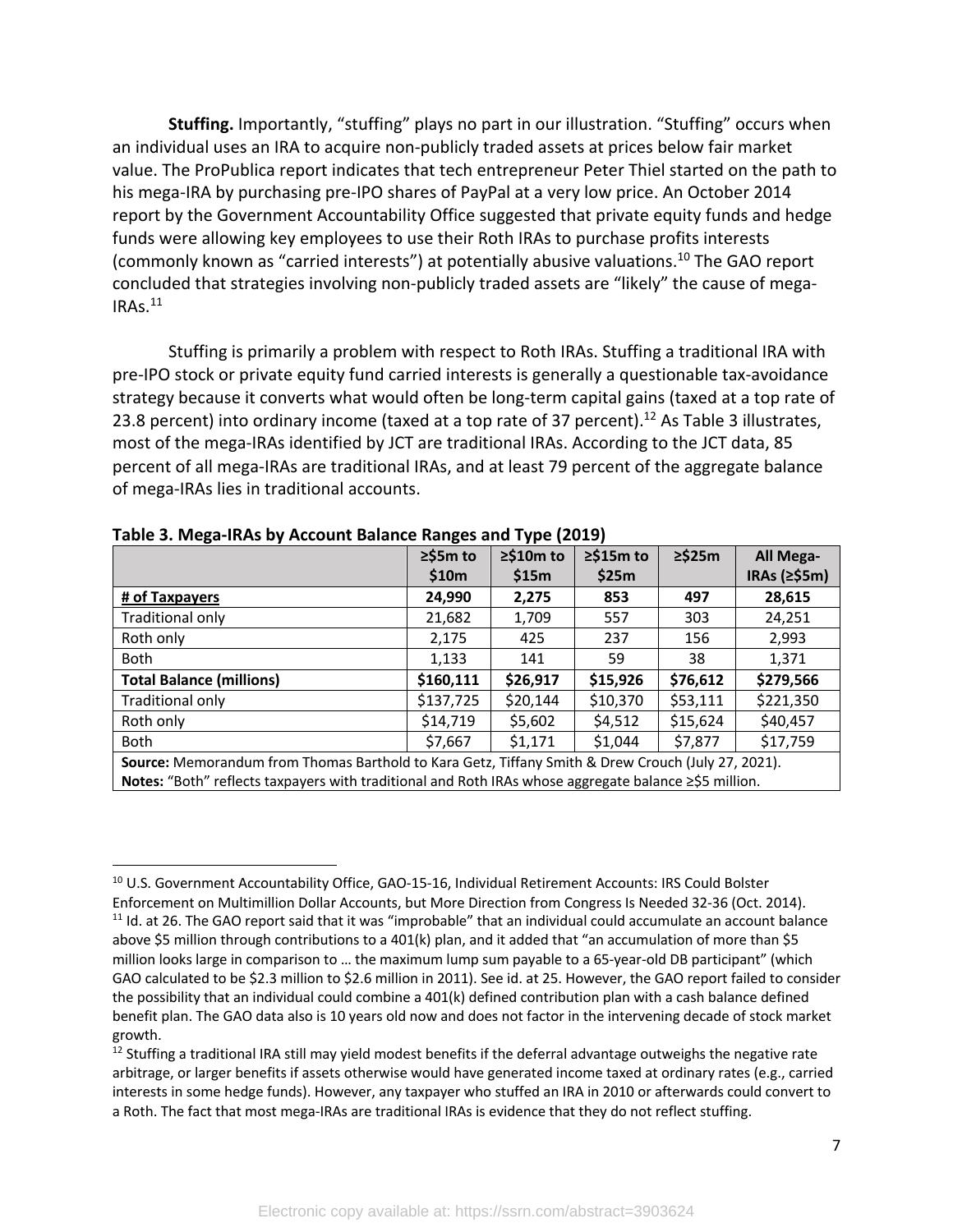Stuffing an IRA—even a Roth IRA—provides only a modest benefit to start-up founders and early-stage investors who have access to other legal tax-avoidance strategies. For example, individuals who hold shares of stock or other property until death can qualify for tax-free stepped-up basis. Since 2010, start-up founders and early-stage investors who acquire pre-IPO stock and hold it for at least five years can—in many circumstances—exclude \$10 million or more of capital gains on the sale of the stock under section 1202. These strategies allow individuals to replicate (roughly) the benefits of Roth IRA stuffing without legal risk.

#### **III. Takeaways**

We see at least three takeaways from our illustration and analysis:

**1. High-income individuals can create mega-IRAs by maximizing their tax-favored savings across multiple plans and then consolidating their balances into IRAs—all of which Congress expressly permits.** We are encouraged that members of Congress are focusing attention on the mega-IRA problem. However, rather than revealing mega-IRAs to be an "abuse," our review demonstrates that mega-IRAs are a product of choices that Congress has made over the last quarter century—choices that foreseeably allowed high-income individuals to shift eight-figure sums into tax-favored accounts.<sup>13</sup>

**2. Cash balance defined benefit plans—especially when combined with defined contribution plans—put many high-income professionals within close reach of mega-IRAs even before accounting for investment growth.** The number of cash balance plans has grown dramatically over the last two decades, from 1,477 in 2001 to an estimated 25,040 in 2019.<sup>14</sup> These plans are especially concentrated in the medical and financial sectors and among professional practices such as law firms. The largest law-firm cash balance plan is now approaching \$1 billion in assets, and cash balance plans in total hold more than \$1 trillion.<sup>15</sup> An estimated 97 percent of cash balance plans are add-ons to existing 401(k) plans.<sup>16</sup> Mega-IRAs will become increasingly common as long as Congress allows high-income individuals to pair defined contribution and defined benefit plans.

**3. The mega-IRA problem is not limited to Roths—and not even limited to IRAs.** A mega-traditional IRA is simply a mega-IRA that the owner has not (yet) chosen to convert to a Roth. The owner of a mega-traditional IRA may delay conversion for any number of reasons. For example, she may anticipate that top tax rates will go down (as indeed they did at the end of 2017). She may be planning to change her tax domicile from a high-tax state (e.g., New York) to

 $<sup>13</sup>$  Congress's choice to lift income limits on traditional-to-Roth IRA conversions (effective 2010) was particularly</sup> cynical: lawmakers characterized the move as a revenue-raiser, even though independent analysis showed that the change would reduce net long-term federal revenues by at least \$14 billion in present value terms. See Leonard E. Burman, Roth Conversions as Revenue Raisers: Smoke and Mirrors, Tax Notes, May 22, 2006, at 953.

<sup>&</sup>lt;sup>14</sup> FuturePlan Cash Balance Center of Excellence, 2020 National Cash Balance Research Report 3 (11th ed. 2021). <sup>15</sup> Id. at 7-8.

<sup>16</sup> Chuck Epstein, Q&A: Dan Kravitz on Cash Balance Plans, BenefitsPro (July 2, 2014),

https://www.benefitspro.com/2014/07/02/qa-dan-kravitz-on-cash-balance-plans.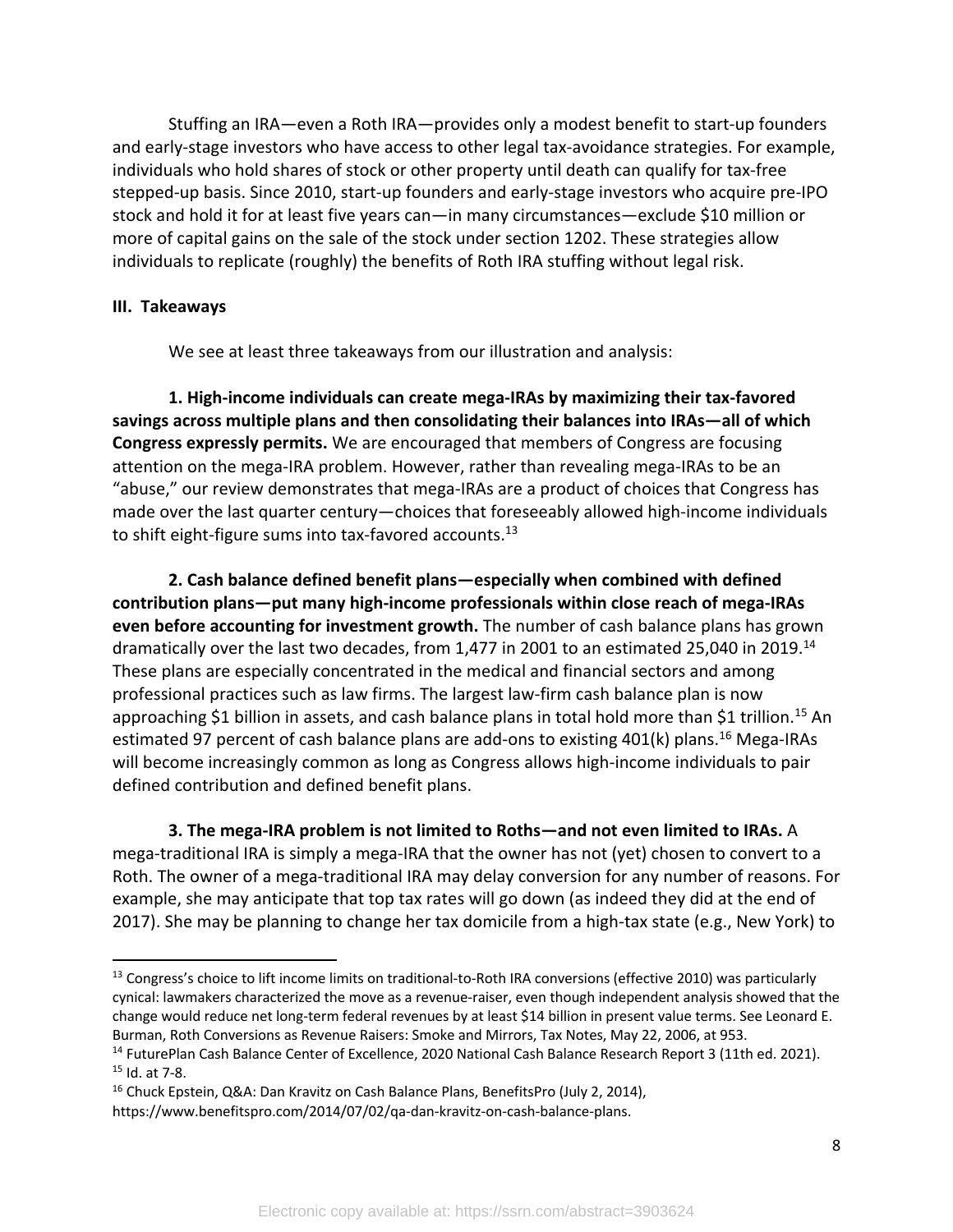a low-tax state (e.g., Florida). Or she may be planning to stretch a conversion over several years so that more of her income can be taxed at lower marginal rates. From a policy perspective, the fact that a mega-IRA owner has not yet chosen to Rothify her account does not make the existence of the mega-IRA any less problematic.

Indeed, it is not clear why—from a policy perspective—we should care whether a megaretirement account balance is in an IRA or any other tax-favored vehicle. The individual in our illustration could have reaped similar tax benefits if she had left her 401(k) balance in her employer-sponsored plan rather than rolling over to a mega-IRA. Any solution that seeks to tackle the mega-IRA problem also must address mega-401(k)s and other tax-favored megaaccounts.

#### **IV. Policy Implications**

**1. Mega-IRAs and other mega-retirement accounts are a serious problem, even when they do not result from abusive stuffing tactics.** Mega-retirement accounts allow high-income individuals to reduce tax either on the front end (by excluding traditional 401(k) contributions and defined benefit accruals from income) or on the back end (by excluding Roth withdrawals), all the while avoiding year-to-year tax on accumulations.<sup>17</sup> Whether traditional or Roth, these tax-favored vehicles deliver a windfall to individuals at the very top of the income distribution, exacerbating already wide inequalities. Furthermore, if Congress fails to address the problem of mega-IRAs and other mega-retirement accounts, revenue losses are likely to grow as more and more employers offer supersized defined benefit/defined contribution combinations.

**2. Congress could address the mega-retirement plan problem by establishing a lifetime limit on all tax-favored retirement benefits—as proposed by the Obama-Biden administration.** Under the Obama-Biden proposal, the cap would be set such that an individual could retire at age 62 and purchase a lifetime annuity for herself and her spouse paying the maximum annual benefit for a defined benefit plan. In 2016, that amount would have been \$210,000 per year, corresponding to a maximum balance of approximately \$3.4 million for a 62-year-old. Once an individual reached the cap, she could no longer make additional contributions or receive additional defined benefit accruals, though her balance could continue to grow with investment earnings.<sup>18</sup>

The Obama-Biden proposal, if implemented, would constitute an important step toward stopping the growth of mega-retirement accounts. Under the proposal, an individual still could use tax-favored retirement savings arrangements to ensure a comfortable retirement for herself and her spouse. But IRAs, defined contribution plans, and defined benefit plans would no longer be tools for preserving dynastic wealth. Moreover, the Obama-Biden plan rightly

 $17$  For an explanation of the theoretical equivalence between traditional and Roth IRA benefits (an application of the "Cary Brown theorem"), see Christopher H. Hanna, Tax Theories and Tax Reform, 59 SMU L. Rev. 435 (2006). <sup>18</sup> U.S. Department of the Treasury, General Explanations of the Administration's Fiscal Year 2017 Revenue Proposals 166-68 (Feb. 2016).